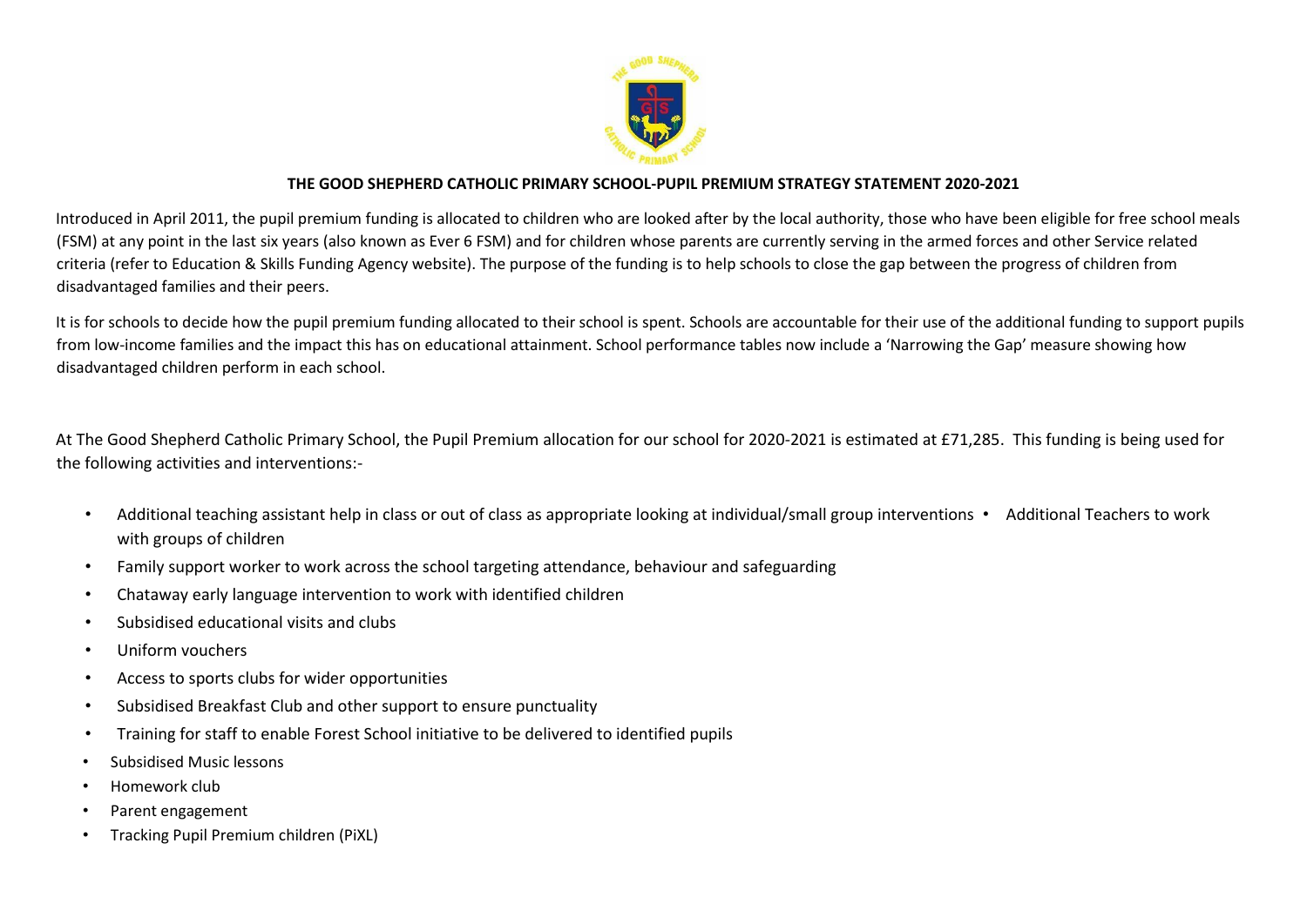- Developing Maths Skills through resources and interventions (PiXL)
- Increased level of reading comprehension

Any parent wishing to know more about the support their child is receiving is welcome to talk to the class teacher. Parents' Evenings are the ideal opportunity to review children's progress but you are welcome to make an appointment to see the class teacher at any time.

#### **Impact of the use of the Pupil Premium Grant at The Good Shepherd Catholic Primary School**

The progress of this group of children, along with all children, is monitored and reported to the Local School Academy every half term. It will be reported here annually.

#### **Are you Eligible for Free School Meals?**

We encourage all parents and carers to ensure that staff at our school know whether their child is entitled to Free School Meals (FSM) or has a parent who is or has been a member of the armed services. If you think your child is eligible, please speak to our office staff/Family Support Worker who can assist you in completing an application.

Parents can register their child for FSM if they are in receipt of any of the following benefits:

- Income Support
- Income-based Jobseeker's Allowance
- Income-related Employment Support Allowance
- Support from the National Asylum Support Service (NASS)
- Child Tax Credit, provided you are not entitle to Working Tax Credit and have an annual income, as assessed by HRM Revenue and Customs, that does not exceed £16,190
- Guarantee element of State Pension Credit
- Working Tax Credit "Run-on" the payment someone may receive for a further four weeks after they stop qualifying for Working Tax Credit
- Universal credit

How can I find out more about the pupil Premium? More information about Pupil Premium can be found on the DfE website at:

https://www.gov.uk/government/publications/pupil-premium-allocations-and-conditions-of-grant-2020-to-2021/pupil-premium-conditions-of-grant-2020-to-2021

#### **Even if your child does not want to have school meals, please register your child if you are eligible. The school only receives the extra funding if your child is registered.**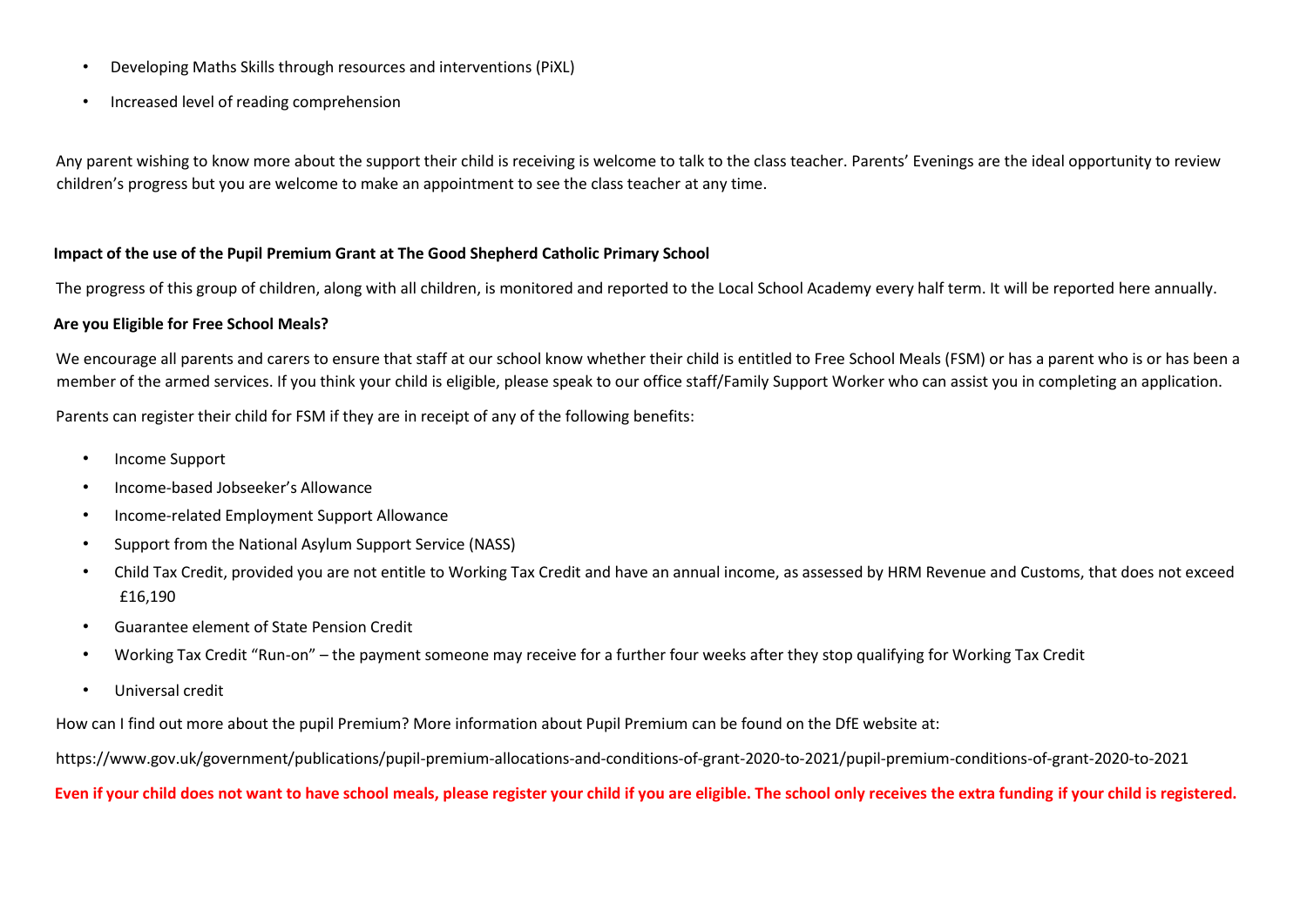### **PUPIL PREMIUM SPENDING OVERVIEW 2020-2021** Background:

The Pupil Premium is allocated to children from low income families who are known to be eligible for Free School Meals (FSM) and children who have been 'looked after' continuously for more than six months (CLA). Funding also includes pupils eligible for FSM at any point in the last six years (the Ever 6 FSM measure) and children from services families.

Schools are free to decide how they spend the Pupil Premium. We are, however, held accountable for how we have used the funding to support pupils from these families. We are required to publish online information about how we have used the Premium, ensuring that parents and others are made fully aware of the attainment of pupils covered by the Premium and the extra support that they receive.

## Budget:

In the 2020-2021 financial year the amount of Pupil Premium received is currently estimated at £71,285. We have planned interventions and projects which will also be supplemented from our delegated budget to ensure that we support all of our most disadvantaged and vulnerable pupils.

| <b>Total Number of Pupils on Roll</b>   | 320     |
|-----------------------------------------|---------|
| Total Number of Pupils Eligible for PPG | 53      |
| <b>Total Amount of PPG received</b>     | £71,285 |
| % of School Population                  | 17%     |

## **Barriers for future attainment for pupils eligible for PP include:**

- Poor language and communication skills
- Lack of resilience
- Development of higher order reading skills including inference and deduction Basic skills in Maths

#### **External barriers include**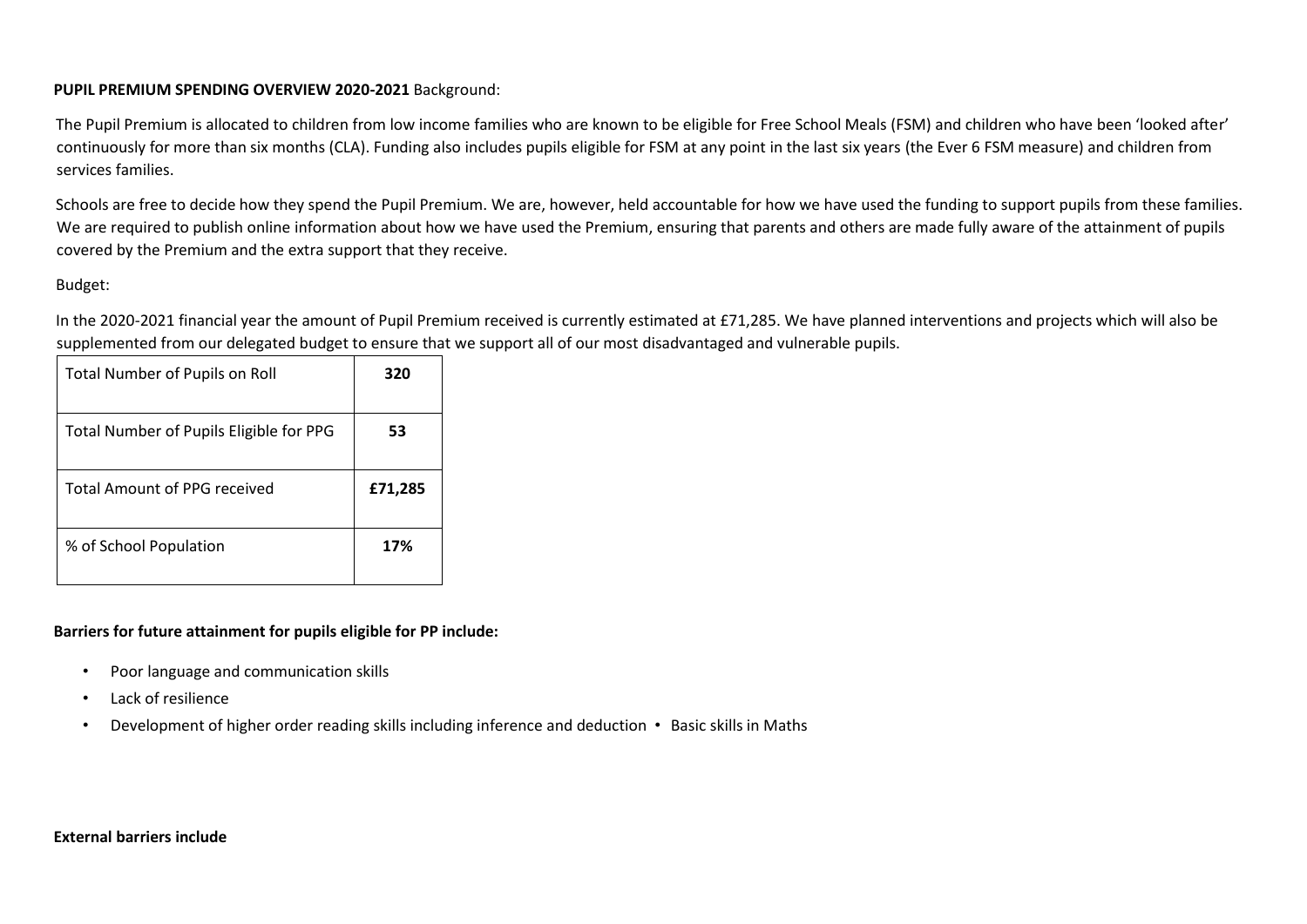- Low attendance rates
- Persistent Lateness
- Poor mental Health and family issues

## **The strategy for this academic year will also address the impact of COVID 19 on pupil learning and well being**

| <b>Actions</b>                                         | Intended impact                                                                                                                                                                                                                                                                                                                                     | Cost(E) | Evaluation |
|--------------------------------------------------------|-----------------------------------------------------------------------------------------------------------------------------------------------------------------------------------------------------------------------------------------------------------------------------------------------------------------------------------------------------|---------|------------|
| <b>Uniform Vouchers</b>                                | To ensure all children feel part of the community<br>Parents will be able to order uniform from school which will be<br>purchased on their behalf-£35 voucher,                                                                                                                                                                                      | £1855   |            |
| Contributions to school trips and residential          | To raise self-esteem and confidence, increase opportunities<br>and life experiences. Participation is an important part of<br>learning                                                                                                                                                                                                              | £1590   |            |
| Year 1 and 2 support for phonics/reading               | To maintain clear focused groups for phonics in KS1 and into                                                                                                                                                                                                                                                                                        | £7906   |            |
| Chat away programme including staffing in<br>Reception | KS2 as necessary<br>To raise attainment by accelerating the progress of disadvantaged<br>pupils in reading and early communication skills, ensuring that the<br>gaps are closing in Foundation Stage and Key Stage 1<br>To dramatically reduce the number of learners who have extreme<br>difficulty with literacy learning in Early Years and KS1. | £9623   |            |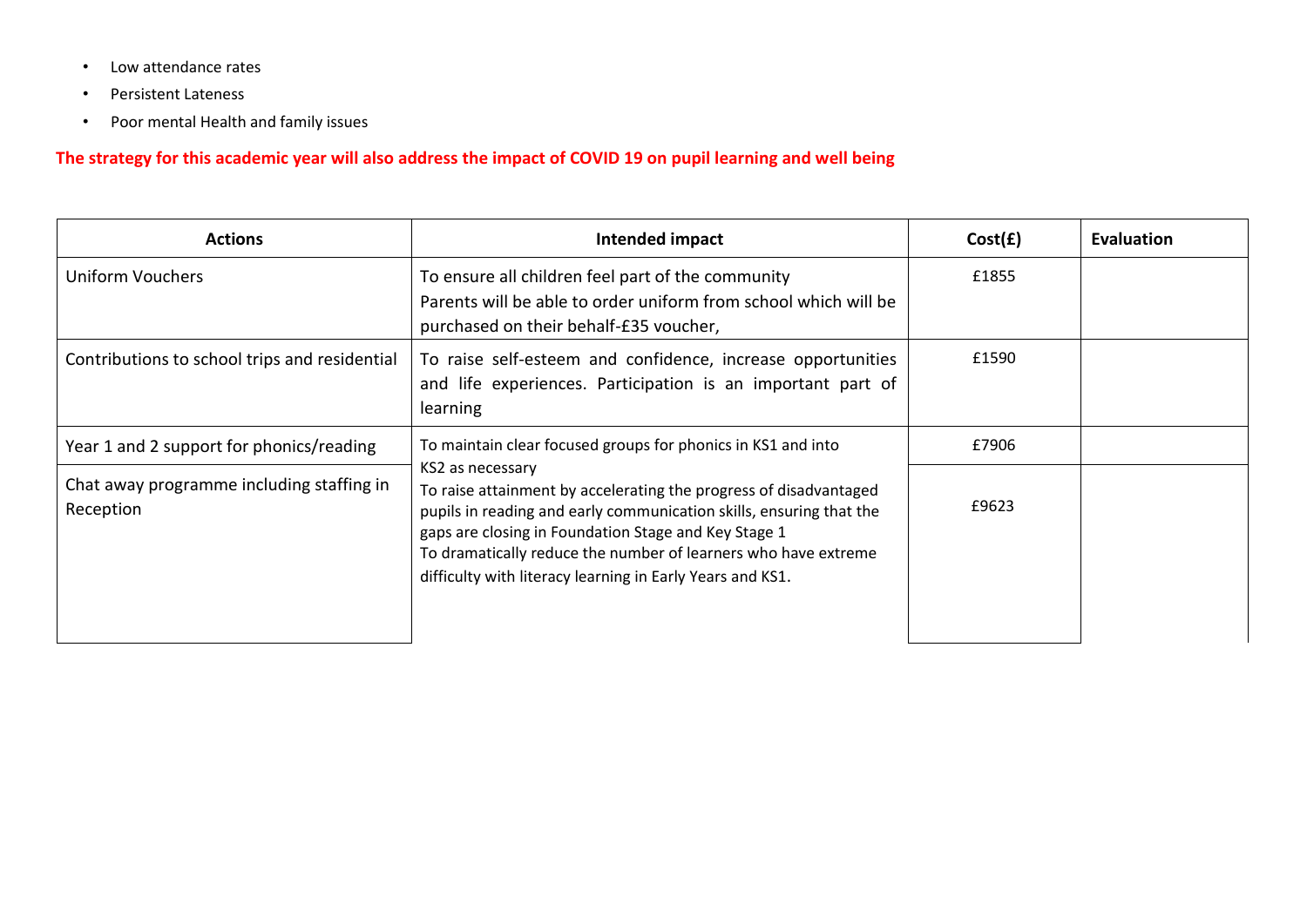| <b>Family Support Worker</b>    | To reduce external barriers to learning including support for<br>families in crisis.<br>To address individual needs that are impacting on a child's<br>wellbeing and ability to effectively learn<br>To increase attendance percentage to be in line with National<br>and no significant differences between PP and non PP<br>To reduce persistent lateness<br>To work with outside agencies, parents, staff and children to<br>provide support and guidance<br>Pupil voice to identify further areas for support post COVID 19<br>lockdown | £16235 |  |
|---------------------------------|---------------------------------------------------------------------------------------------------------------------------------------------------------------------------------------------------------------------------------------------------------------------------------------------------------------------------------------------------------------------------------------------------------------------------------------------------------------------------------------------------------------------------------------------|--------|--|
| <b>Educational Psychologist</b> | To assess and develop a programme of support for children with<br>psychological barriers to learning                                                                                                                                                                                                                                                                                                                                                                                                                                        | £1000  |  |
| Transport costs                 | To support families who are persistently late or absent                                                                                                                                                                                                                                                                                                                                                                                                                                                                                     | £500   |  |

| Breakfast Club for invited children and<br>other punctuality support | To ensure that all children are able to start the school day with<br>a nourishing meal<br>To support families and pupils facing challenges<br>Close the attendance and punctuality gap between PPG and<br>non PPG children and provide a nurturing environment | £1500 |  |
|----------------------------------------------------------------------|----------------------------------------------------------------------------------------------------------------------------------------------------------------------------------------------------------------------------------------------------------------|-------|--|
| Additional Teaching time to work with<br>groups of targeted children | To provide pupils with additional skills and practise in applying<br>key skills in reading and mathematics ready for statutory<br>assessment. PiXL targeted interventions.                                                                                     | £6100 |  |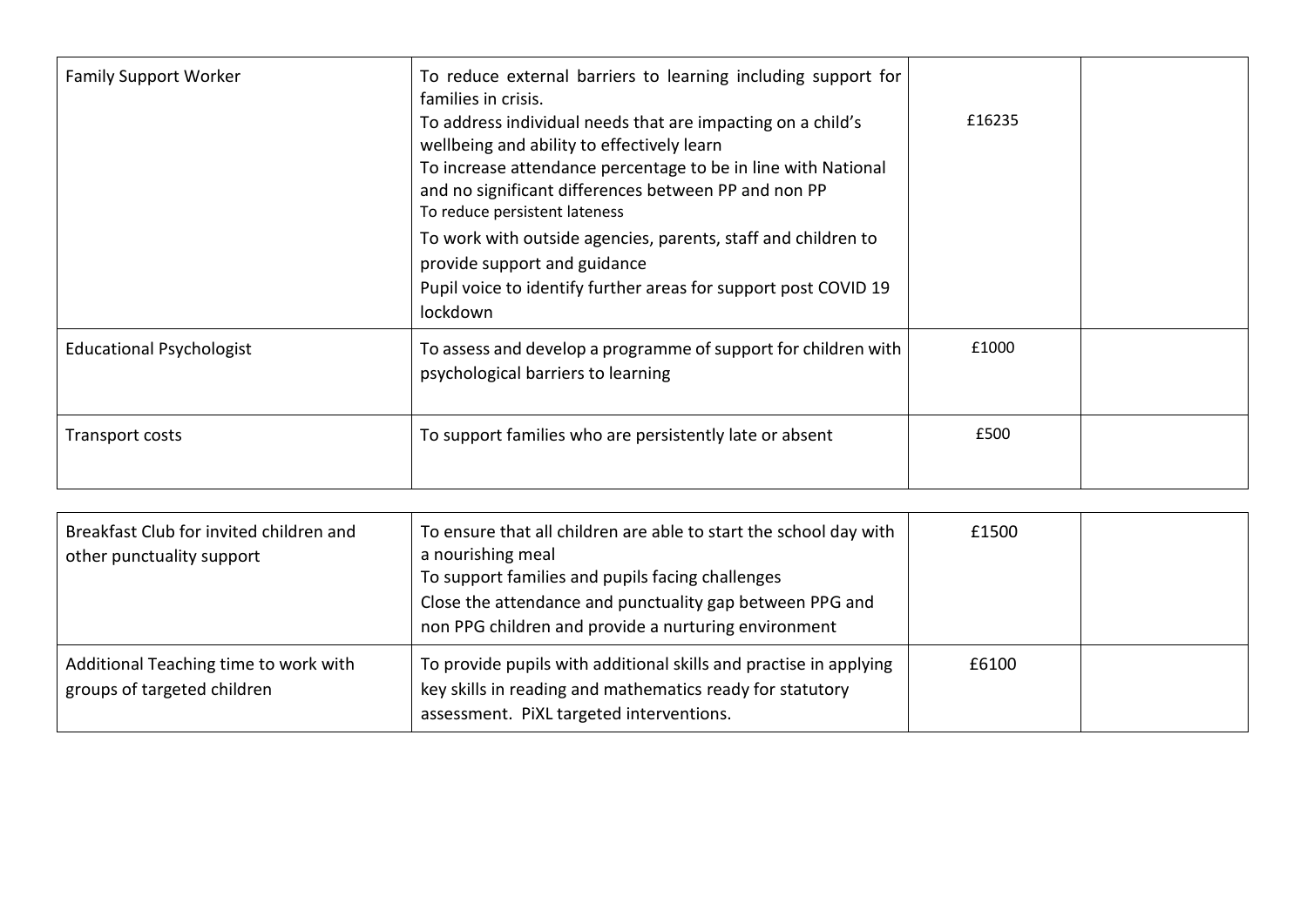| Additional teaching assistants to support<br>in class and provide group interventions. | Ensuring that the gaps are closing by the end of Key Stage 1<br>and Key Stage 2.<br>To address gaps in learning post lockdown<br>To improve engagement and enrichment of pupils learning<br>catering for a wider variety of learning styles | £16000                 |  |
|----------------------------------------------------------------------------------------|---------------------------------------------------------------------------------------------------------------------------------------------------------------------------------------------------------------------------------------------|------------------------|--|
| Enable Forest School initiative to be<br>delivered to identified pupils                | To improve the Social and Emotional learning of identified<br>pupils. To develop the Forest School initiative at The Good<br>Shepherd                                                                                                       | £1000                  |  |
| Lunchtime Supervisors                                                                  | To help children develop social skills and communication and<br>language                                                                                                                                                                    | £2450                  |  |
| Homework/after school clubs                                                            | To support children who struggle to complete school work at home<br>To support their learning<br>Increased level of participation in school events                                                                                          | £1040                  |  |
| <b>Parent Engagement</b>                                                               | Parents invited in to school to discuss impact of lockdown<br>learning/identify further areas of support (if Government guidelines<br>allow)<br>Parent voice through surveys<br>Open days and Coffee Mornings                               | £150                   |  |
| Subsidised music lessons                                                               | To provide extra-curricular opportunities                                                                                                                                                                                                   | £147                   |  |
| PiXL                                                                                   | Training for staff in developing Maths and Reading skills to ensure gaps<br>in attainment between PP children and non PP children are reduced                                                                                               | £2500 (50%<br>of PiXL) |  |
| Target Tracker                                                                         | To identify and close gaps in learning<br>To improve assessment for learning practices so that staff can respond<br>to the individual needs of children                                                                                     | £1549                  |  |